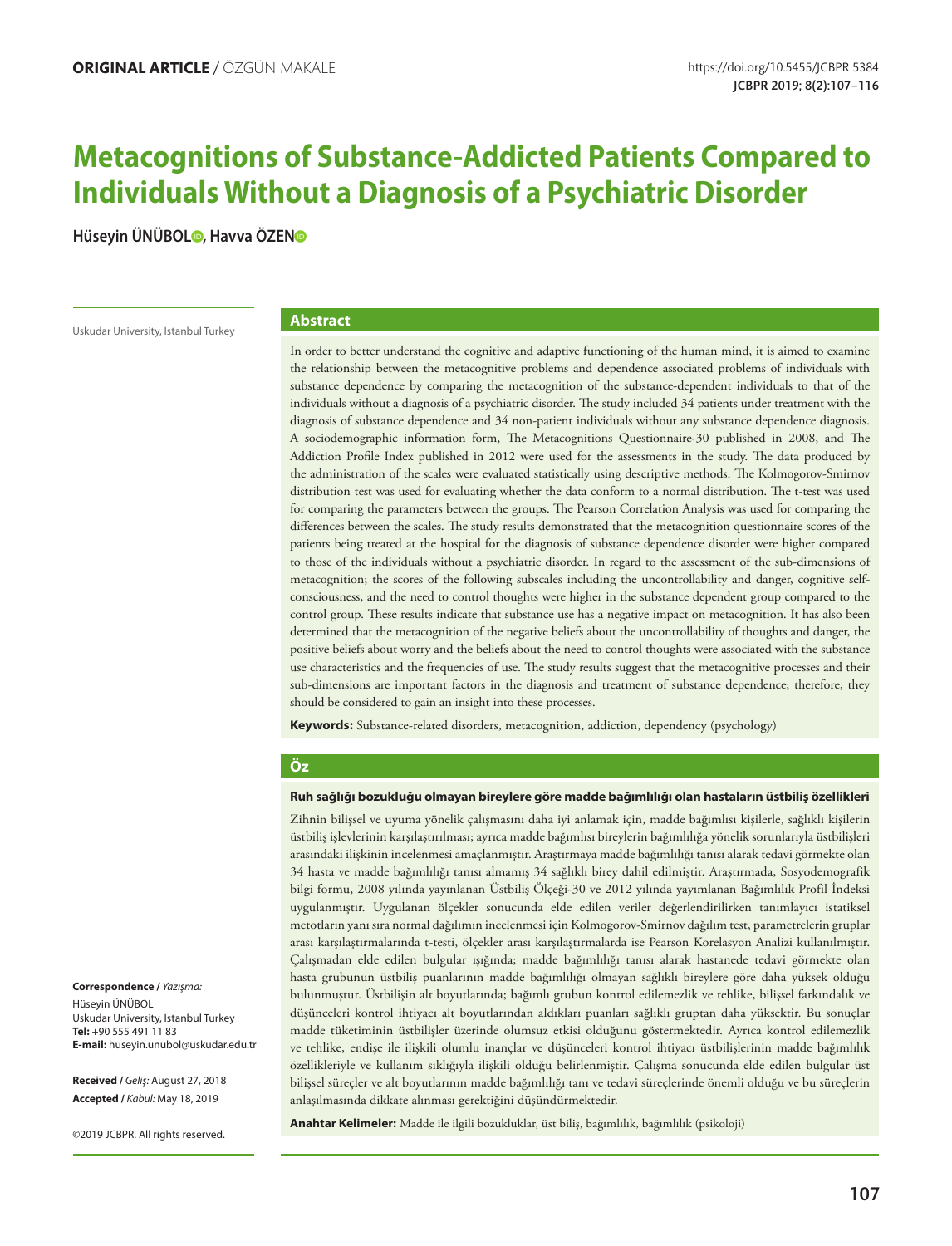# **INTRODUCTION**

Originally, the term metacognition was introduced in the educational literature as the capacity to reflect the individual's own thoughts during the process of education (Flavell, 1979). The increasing number of studies has led to the conclusion that metacognition is recognized in terms of knowledge and cognitive processes involved in thinking, controlling, and directing the thought processes (Wells, 2000). Metacognition is divided into two broad sets of beliefs in psychological disorders (Wells, 2000): (1) Negative beliefs about the importance, controllability, and danger of certain types of thought, and (2) positive beliefs about some coping strategies determining some attitudes, including the ones towards addictive substances, for example, thinking that "worries are helpful in recognizing the problems" or " smoking increases the capacity to focus on the problems". Later, the use of this concept has been expanded over many research areas such as attachment, psychopathology, and developmental or cognitive psychology (Bacon & Izaute, 2009; Dinsmore et al., 2008; Tarricone, 2011)

From a general perspective, this context defines an extensively complex network of processes allowing for the integration of intersubjective knowledge in order to form one's own desires or feelings and to build unique comprehensive representations of others and of the World (Semerari et al., 2003). Several associations between these skills have been observed in the literature, all of them demonstrating the cognitive processes underlying the interpersonal experiences. In order to build a combined field, Lysaker et al. (2005) proposed the definition of metacognition including the four major skills:

(1) The capacity to think of reflection of the self or of the mental states of the self;

(2) The capacity to think of the status of other people's minds, or thinking about other people's mental states;

(3) The capacity to understand that mankind is not the center of the world and that there are different ways of understanding reality; and

(4) The capacity to integrate the experiences and the inner knowledge in a format that can be adaptable into the problems with broad definitions.

High-level functioning metacognition indicates that the person has a high capacity to create representations of one's self, others, and the world, using these representations in order to respond appropriately to the psychological and social challenges (Lysaker et al., 2005). Recent studies have demonstrated that metacognition is significantly associated with the clinical parameters such as the symptom severity and level of functioning in several mental disorders including schizophrenia (McLeod, Gumley, MacBeth, Schwannauer and Lysaker, 2014), personality disorders (Semerari et al., 2014), hypochondriasis (Bouman & Meijer, 1999), depression (Ladegaard, Lysaker, Larsen and Videbech, 2014; Papageorgiou & Wells, 2003; Bouman & Meijer, 1999), test anxiety (Spada, Hiou, & Nikčević, 2006), state anxiety (Spada, Nikčević, Moneta, & Wells, 2008), obsessive-compulsive symptoms (Wells and Papageorgiou, 1998), nicotine addiction (Morrison, Wells, & Nothard, 2000), pathological procrastination (Spada et al., 2006; Wells and Papageorgiou, 1998), post-traumatic stress disorder (Roussis and Wells, 2006), and perceived stress (Spada et al., 2008). According to the metacognitive model of psychopathology, rather than focusing on the content of such experiences, one should focus on the processes that create, monitor, and sustain these cognitive experiences (Wells, 2009).

By means of metacognition, anxiety disorders and depression have been conceptualized and treated with remarkable results over the last twenty-five years (Normann, Van Emmerik, & Morina, 2014; Wells, 2009). As metacognition performs an executive function associated with cognition, it is also involved in emotional regulation (Wells, 2000). Thus, it is also involved in the development of emotional dysfunction and in its persistence. Emotional control problems are especially in the forefront of alcohol and substance use disorders. Such beliefs are considered to direct the individuals to the use of alcohol and to its maintenance as a means of cognitive-emotional regulation. Spada et al. conceptualized the role of metacognition in problematic alcohol use and in other behavioural patterns associated with dependence in several studies (Spada, Caselli, Nikčević and Wells, 2015; Spada et al., 2013; Spada & Wells, 2005, 2009). The authors defined the specific dimensions of metacognition associated with the use of alcohol, examining their relationship with the patterns of drinking behaviour (e.g. Spada, Zandvoort and Wells, 2007). Spada, Zandvoort et al. (2007) showed that cognitive beliefs associated with lack of confidence (negative evaluation of one's own cognitive function) predicted that one could be a problematic alcohol user, regardless of the negative emotions. In other words, the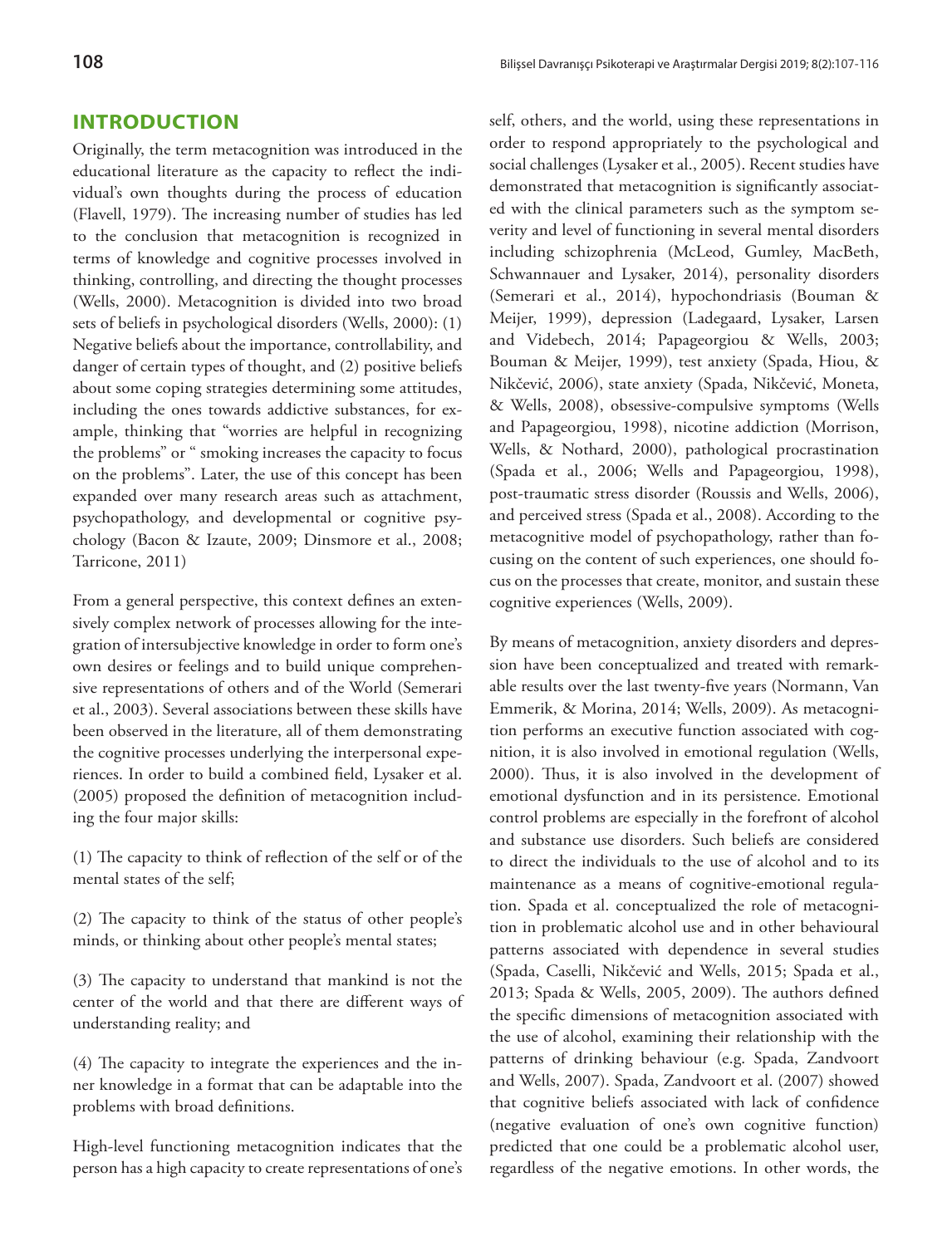specific dimensions of metacognition associated with alcohol use (positive metacognitive beliefs about alcohol use) lead to the alcohol drinking behaviour as a specific coping strategy against the emotions and cognition, playing an active role in aggravating the alcohol use problems gradually as an eventual result (negative metacognitive beliefs about alcohol use) of this strategy. Spada et al. (2009) also demonstrated that the high levels of belief about the need to control the thoughts predicted the future relapses and heavy drinking levels at the three, six, and twelve-month follow-up visits of the outpatients attending an abstinence program. Regular alcohol use is also associated with the activation of negative beliefs during and after a drinking event. Although the effectiveness of treatment approaches for alcohol problems has been extensively documented, relapsing to alcohol drinking behaviour is still common (Miller, Wilbourne and Hettema, 2003). Active beliefs trigger the negative emotional states that force a person to drink more (Spada, Moneta and Wells, 2007). Exacerbations in this behaviour tend to be associated with the symptoms of anxiety, depressive mood states (Driessen et al., 2001; Paulus et al., 2016; Tómasson and Vaglum, 1996), and stressful experiences (Wang & Chen, 2015).

There is empirical evidence that functional insufficiencies in metacognition are associated with poor outcomes in drug dependence treatments (Saladin et al., 2012; Thorberg et al., 2011). The type of the substance used, withdrawal, the risk for recurrences (Toneatto, 1999), self-inflicted harm (Blankenship, Nesbit, & Murray, 2013), emotional distress (De Rick, Vanheule, & Verhaeghe, 2009; Quattropani, Lenzo, Mucciardi, & Toffle, 2016) and non-clinical cases of alcohol use (Lyvers, Onuoha, Thorberg and Samios, 2012) have all been associated with problems in the regulation of metacognition.

The outcomes of a literature review, covering the published articles until today, highlight the importance and association of working with this set of skills in individuals with dependence. There is a need for further research as the effects of current interventions on metacognition have not been documented yet or it has not been clarified yet whether there are specific metacognitive profiles for individual types of disorders. Regarding the types of interventions, although there is evidence that drug dependencies trigger significant neuropsychological changes, the potential to plan a treatment based on this information is still very limited (Bart, 2012). Therefore, an analysis in terms of metacognitive capabilities may contribute to new psychotherapeutic treatment options and/or may help optimize the existing ones. For example, it has been observed that people with low scores on self-reflection respond better to individual interventions (Lysaker et al., 2013). On the contrary, it has been recommended that people with low scores on mastery would benefit more from the group interventions allowing them to develop an understanding in mental states of the other individuals (Wasmuth et al., 2015).

The scope of this research includes examining the metacognitive skills and the dependency scores of the patients under substance dependence treatment, investigating the associations of them to specific metacognitive features, and identifying the specifically differentiated metacognitive features in this patient population compared to the normal population.

## **METHOD**

#### **Participants**

A total of 68 participants between the ages of 18-65 years were included in the study. Of these, 34 participants were the patients diagnosed with the substance use disorder and treated as inpatients at Neuropsychiatry Istanbul Hospital. The remaining 34 participants were the individuals without any diagnosis of the substance use disorder and without any history of previous psychiatric treatments. The patients were assigned to the patient group and to the control group by exercising care to allow an equivalent distribution in both groups in terms of age and sex. Individuals in both groups reported that they resided in a city. The questionnaires were administered in an appropriate environment on the basis of volunteering.

#### **Measures**

#### *The Metacognitions Questionnaire-30*

The scale was originally named as Metacognition Questionnaire and was developed by Well and Cartwright-Hotton in 1997. In 2004, a shorter form of the scale was developed by the same authors and was named as The Metacognition Questionnaire-30 (MCQ-30). This questionnaire is used for ranking the interpersonal differences in cognitive confidence, positive and negative beliefs, and metacognitive monitoring (Well and Cartwright-Hatton, 2004). Tosun and Irak (2008) first made a preliminary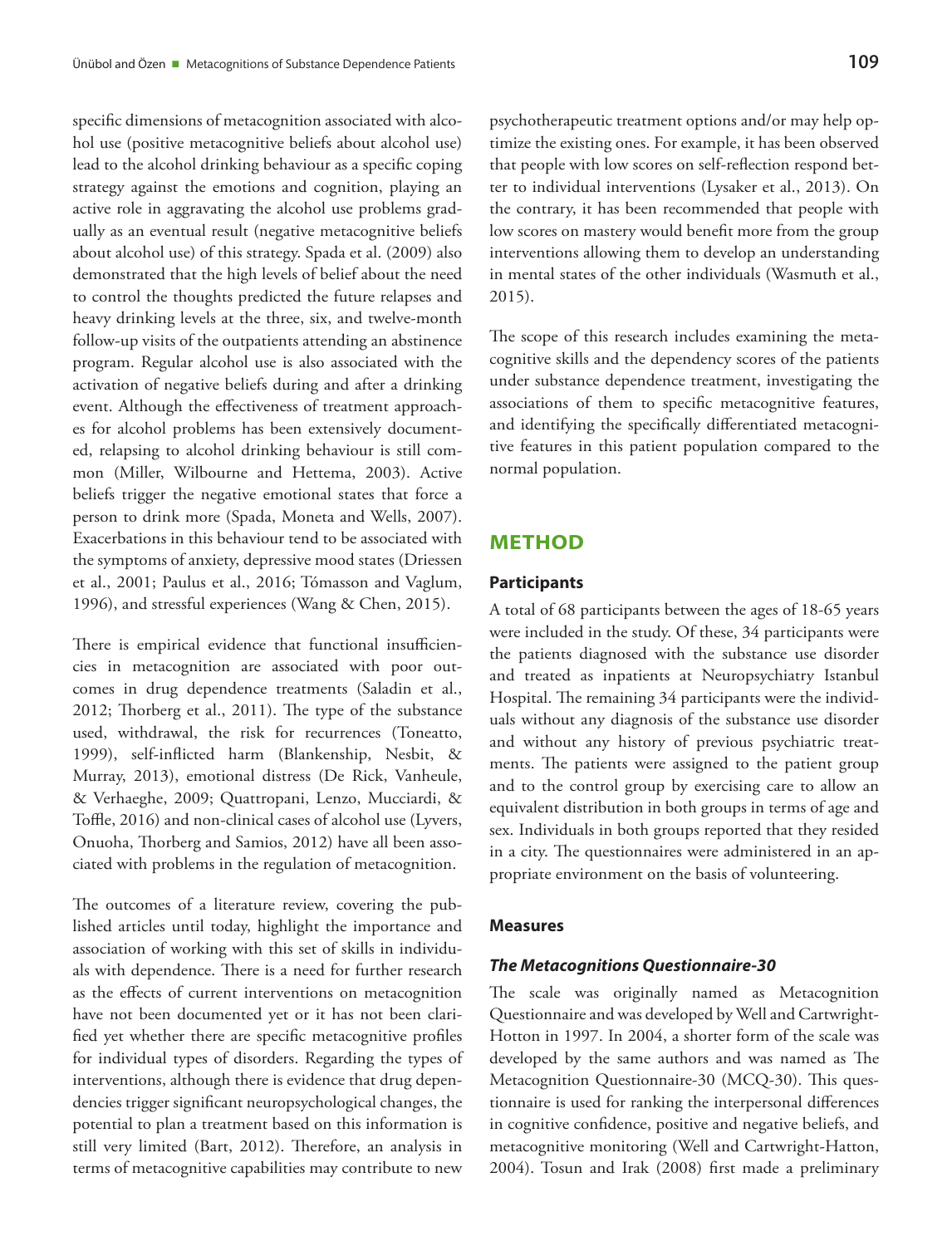two-stage study consisting of translation and back-translation stages in order to translate the questionnaire into Turkish. After the required revisions were made on the relevant items of the questionnaire based on the study results, the elicited questionnaire in Turkish was administered to an appropriately sized study population. The Cronbach Alpha reliability coefficient of the Turkish version of the questionnaire was found to be 86. For the first (odd-numbered items) and second halves (even-numbered items) of the questionnaire, this coefficient was 72 and 79, respectively. The results showed that the internal consistency of MCQ-30 was high. In detail, the test re-test correlation coefficients for the items of the questionnaire were 40 (for MCQ-19), 94 (for MCQ-9), and between 70 and 85 for the subscales. The results demonstrated that the MCQ-30 is a reliable scaling tool in a Turkish sample. Factor analysis was used for determining the construct validity of MCQ-30 and the results showed a 'perfect level of adaptation' (Tosun and Iraq, 2008).

MCQ-30 consists of five factors, each having six items. The items number 1, 7, 10, 20, 23, and 28 compose the positive beliefs about worry subdimension, the items 6, 13, 15, 21, 25, and 27 compose the negative beliefs about uncontrollability of thoughts and danger subdimension, the items 8, 14, 18, 24, 26, and 29 compose the cognitive confidence subdimension, the items 2, 4, 9, 11, 16, and 22 compose the beliefs about need to control thoughts subdimension, and finally the items 3, 5, 12, 17, 19, and 30 compose the cognitive self-consciousness subdimension of the questionnaire (Well and Cartwright-Hatton, 2004). Each item on the scale is responded on a Likert type rating scale in a range from one to four. "I absolutely do not agree" is scored as 1, "I partly disagree" is scored as 2, "I partly agree" is scored as 3, and "I definitely agree" is scored as 4 (Tosun and Iraq. 2008).

## *Addiction Profile Index (BAPI)*

Ogel, Evren, Karadag, and Gurol (2012) developed a practical scale to evaluate the characteristics of the problems associated with the substance use on a multidimensional perspective and to help the treatment planning in individuals using alcohol or substances. Addictive Profile Index (BAPI) is a self-report questionnaire consisting of 37 questions and 5 sub-scales. The subscales rank the substance use characteristics, the diagnostic criteria of dependency, the effect of substance use on one's life, the craving for substance use, and the motivation to stop the use of substances. The scale was found to be sensitive to the use

of both alcohol and non-alcohol substances, allowing the inclusion of both substance-using individuals and alcohol users. Each item on the scale is responded on a Likert type rating scale in a range from one to five. "Never" is scored as 0, "rarely" is scored as 1, "sometimes" is scored as 2, "often" is scored as 3, and "almost always" is scored as 4. The Cronbach alpha coefficient of the whole scale was 0.89 and it was in the range from 0.63 to 0.86 for the subscales. The "item-total item" correlation coefficient for the total score was in the range from 0.42-0.89 (Ögel et al., 2012).

#### *Study Design*

The SPSS 21.0 statistical analysis package program was used for performing the statistical analyses in order to evaluate the data elicited during the study. Due to the inconsistent answers to the control items and due to the missing or incorrect notations on the forms, four case report forms of the study were excluded from the analysis. The statistical analyses included 68 case report forms. The scales to collect data in the study were preferred as they were approved scales with reliability and validity analyses. The descriptive statistical methods such as frequency, percentage, mean, and standard deviation were used for evaluating the data. The Kolmogorov - Smirnov distribution test was used for testing whether the data conform for a normal distribution.

The Pearson Chi-square test and Fisher's exact test were used for comparing the categorical parameters. The t-test was used for comparing the parameters between the groups. The Pearson Correlation Analysis was used for comparing the differences between the scales.

The Mann-Whitney U test and Kruskal Wallis test were used for comparing the scores of the scales and the socio-demographic features as the quantitative data in the groups.

The results were evaluated in a 95% confidence interval and a value of p<0.05 was accepted to be statistically significant.

#### *Procedure*

After the review of literature relevant for the objective of the thesis, The Addictive Profile Index (BAPI) and The Metacognition Scale (MCQ-30) were selected to be used in the study as both scales were analyzed for validity and reliability. The required permissions were obtained from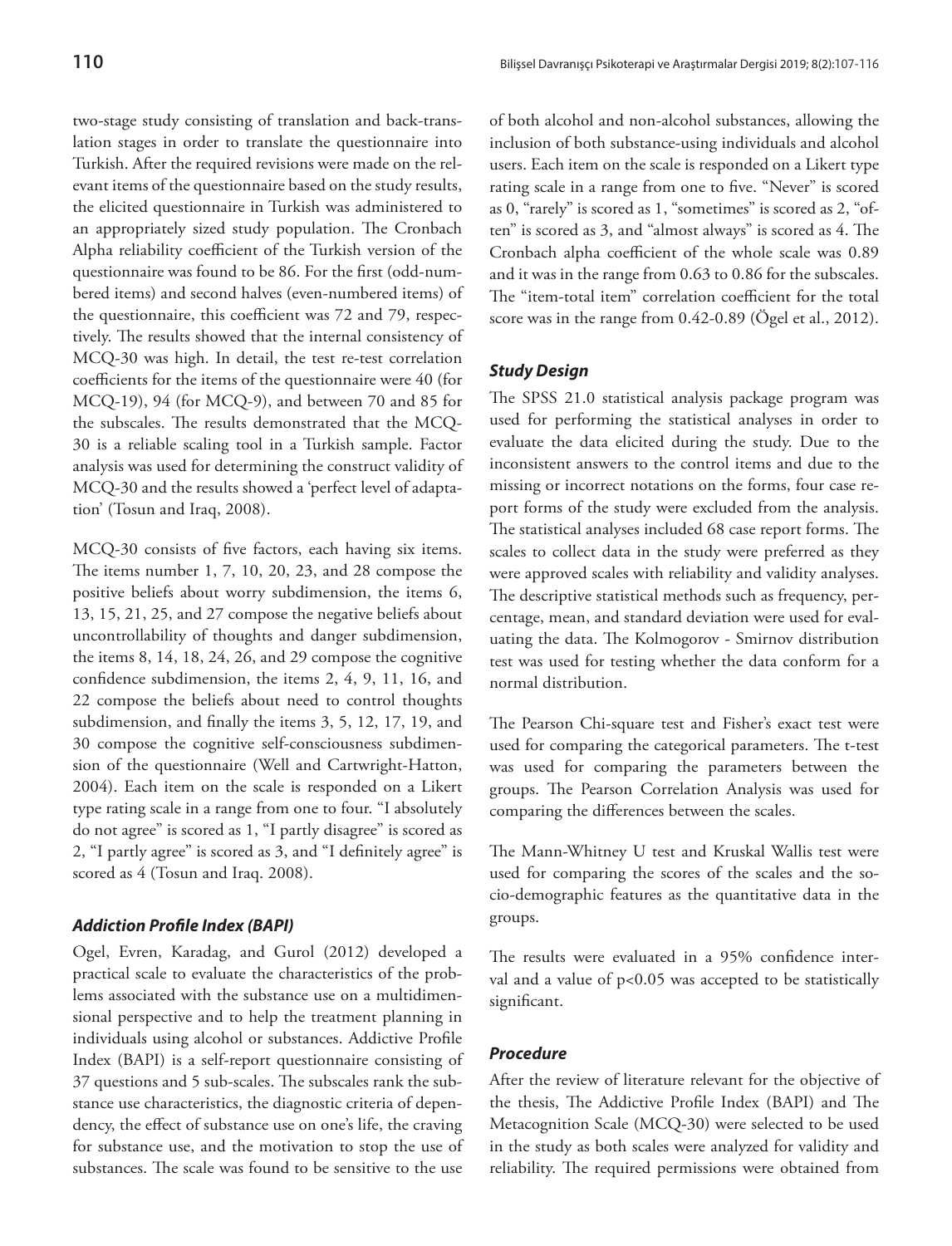Uskudar University Neuropsychiatry Hospital in order to communicate with the eligible individuals in the proposed study sample, which was decided to consist of inpatients treated for dependency. The study was approved by the ethics committee of Uskudar University. The scales were administered to the inpatients with dependency, who were in the age range from 18 to 65 on the basis of volunteering. The data were collected from 38 patients; however, the forms from 34 patients were included in the analyses due to missing or incorrect answers in the forms and due to missing answers to the discriminating variables. Another group in the study sample was planned to consist of individuals without any diagnoses of dependence and without any history of previous psychological treatments. The individuals to be included in this group were selected to form the equivalent gender distribution to that of the patient group. Meeting these criteria, 34 non-patient individuals between 18-65 years old were contacted. Scales were administered to the non-patient individuals participating in the study under appropriate conditions on the basis of volunteering.

In order to evaluate the data to test the proposed hypotheses, Kolmogorov-Smirnov distribution test was used for examining whether the data conform to a normal distribution, and the Pearson Chi-square test and Fisher Exact test were used for comparing the data from the categorical parameters. The t-test was used for comparing the parameters between the groups. A Pearson Correlation Analysis was performed to compare the scales. The Mann-Whitney U test and Kruskal Wallis test were used for comparing the

quantitative data between the groups in terms of the scale scores and socio-demographic characteristics.

# **RESULTS**

Analysing the study data, the Kolmogorov-Smirnov distribution test was used to determine whether two data sets conform to the same patterns of distribution. The Pearson Chi-square test and Fisher Exact test were used for comparing the data from the categorical parameters. The t-test was used to compare the inter-group parameters.

The t-test was performed to determine whether the mean subscale scores and the mean of the total score of MCQ-30 were different between the groups. The results revealed a statistically significant difference between the groups in the mean scores of the following subscales including the negative beliefs about uncontrollability of thoughts and danger ( $t=3.624$ ;  $p=0.001<0.05$ ), the cognitive self-consciousness (t=2.561; p=0.013<0.05), and the beliefs about the need to control thoughts (t=2.436; p=0.018<0.05). The mean of the total score of MCQ-30  $(t=2.436; p=0.018<0.05)$  was significantly different between the two groups, too. However, the differences in the mean scores of the following subscales including the positive beliefs about worry (t=1.253; p=0.215>0.05) and cognitive confidence (t=-0.057;  $p=0.955>0.05$ ) were not statistically significant (Table 2).

| Table 1: Sociodemographic characteristics |                    |            |       |                |        |                |  |  |  |
|-------------------------------------------|--------------------|------------|-------|----------------|--------|----------------|--|--|--|
|                                           |                    | Patient    |       | Control        |        |                |  |  |  |
|                                           |                    | $\sqrt{n}$ | %     | $\sqrt{n}$     | %      | p              |  |  |  |
| Age Group                                 | Under 24           | 11         | %32,4 | 9              | %26,5  | $X^2 = 0.325$  |  |  |  |
|                                           | $25 - 30$          | 8          | %23,5 | 8              | %23,5  | $p=0,850$      |  |  |  |
|                                           | Over 31            | 15         | %44,1 | 17             | %50,0  |                |  |  |  |
| Gender                                    | Male               | 31         | %91,2 | 31             | %91,2  |                |  |  |  |
|                                           | Female             | 3          | %8,8  | 3              | %8,8   |                |  |  |  |
| <b>Marriage Status</b>                    | Married            | 12         | %35,3 | 20             | %58,8  | $X^2 = 3,778$  |  |  |  |
|                                           | Single             | 22         | %64,7 | 14             | %41,2  | $p=0,044$      |  |  |  |
| <b>Psychiatric Treatment</b>              | Yes                | 24         | %70,6 | $\mathbf{0}$   | %0,0   | $X^2 = 37,091$ |  |  |  |
|                                           | <b>No</b>          | 10         | %29,4 | 34             | %100,0 | $p=0,000$      |  |  |  |
| Education                                 | Primary School     | 6          | %17,6 | $\overline{7}$ | %20,6  | $X^2 = 4,324$  |  |  |  |
|                                           | <b>High School</b> | 16         | %47,1 | 8              | %23,5  | $p=0,115$      |  |  |  |
|                                           | Undergraduate      | 12         | %35,3 | 19             | %55,9  |                |  |  |  |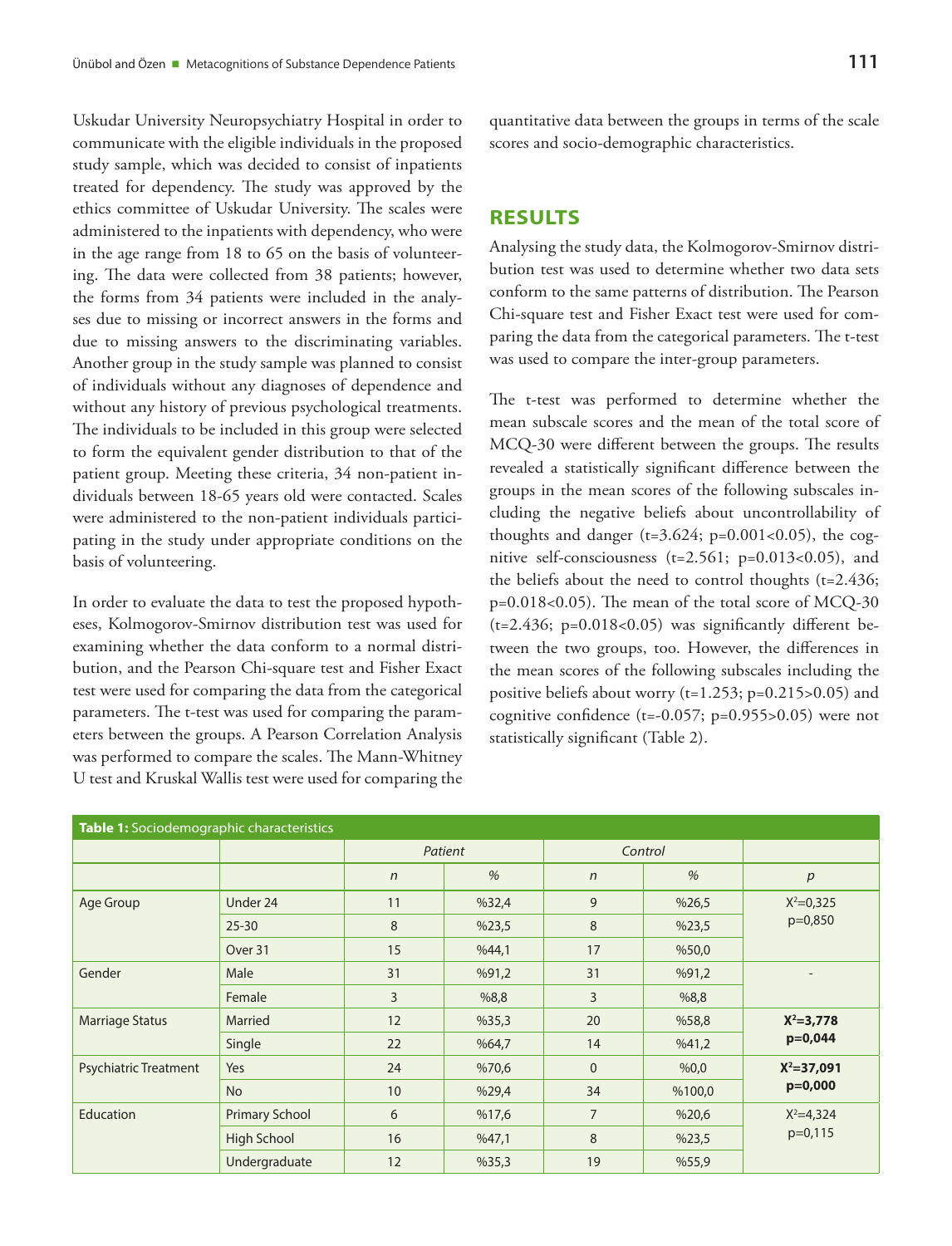| <b>Table 2:</b> Distribution of the total and subscale scores of the Metacognitions Questionnaire by groups |                     |           |                     |           |       |                  |  |  |  |
|-------------------------------------------------------------------------------------------------------------|---------------------|-----------|---------------------|-----------|-------|------------------|--|--|--|
|                                                                                                             | Patient<br>$(n=34)$ |           | Control<br>$(n=34)$ |           |       | $\boldsymbol{p}$ |  |  |  |
|                                                                                                             | Mean                | <i>SD</i> | Mean                | <i>SD</i> |       |                  |  |  |  |
| Positive beliefs about worry                                                                                | 13.559              | 4.679     | 12.206              | 4.212     | 1.253 | 0.215            |  |  |  |
| Cognitive confidence                                                                                        | 12.294              | 4.570     | 12.353              | 3.876     | 0.057 | 0.955            |  |  |  |
| Negative beliefs about uncontrollability of<br>thoughts and danger                                          | 16.471              | 5.229     | 12.529              | 3.586     | 3.624 | 0.001            |  |  |  |
| Cognitive self-consciousness                                                                                | 14.235              | 3.340     | 12.235              | 3.095     | 2.561 | 0.013            |  |  |  |
| Beliefs about the need to control thoughts                                                                  | 15.765              | 4.023     | 13.441              | 3.839     | 2.436 | 0.018            |  |  |  |
| Total scale score                                                                                           | 72.324              | 16.709    | 62.765              | 13.398    | 2.602 | 0.011            |  |  |  |

| Table 3: Correlation analysis of API and MCQ-30 scores |              |                                  |                        |                           |         |                   |                           |  |  |
|--------------------------------------------------------|--------------|----------------------------------|------------------------|---------------------------|---------|-------------------|---------------------------|--|--|
|                                                        |              | Addiction Profile Index (API)    |                        |                           |         |                   |                           |  |  |
|                                                        |              | Substance use<br>characteristics | Diagnostic<br>Criteria | Effect on<br>everydaylife | Craving | <b>Motivation</b> | <b>API</b> total<br>score |  |  |
| Positive beliefs about worry                           |              | 0.350                            | 0.293                  | 0.414                     | 0.188   | 0.419             | 0.423                     |  |  |
|                                                        |              | 0.043                            | 0.092                  | 0.015                     | 0.287   | 0.014             | 0.013                     |  |  |
| Cognitive confidence                                   |              | 0.307                            | 0.329                  | 0.355                     | 0.015   | 0.231             | 0.305                     |  |  |
|                                                        | p            | 0.078                            | 0.058                  | 0.040                     | 0.934   | 0.188             | 0.079                     |  |  |
| Negative beliefs about uncontrollability               |              | 0.551                            | 0.560                  | 0.720                     | 0.225   | 0.534             | 0.652                     |  |  |
| of thoughts and danger                                 | p            | 0.001                            | 0.001                  | 0.000                     | 0.200   | 0.001             | 0.000                     |  |  |
| Cognitive self-consciousness                           |              | 0.306                            | 0.233                  | 0.321                     | 0.225   | 0.446             | 0.393                     |  |  |
|                                                        |              | 0.078                            | 0.185                  | 0.064                     | 0.201   | 0.008             | 0.022                     |  |  |
| Beliefs about the need to control                      |              | 0.509                            | 0.395                  | 0.537                     | 0.229   | 0.436             | 0.528                     |  |  |
| thoughts                                               | $\mathsf{p}$ | 0.002                            | 0.021                  | 0.001                     | 0.193   | 0.010             | 0.001                     |  |  |
| <b>Total MCQ score</b>                                 |              | 0.538                            | 0.489                  | 0.632                     | 0.227   | 0.542             | 0.611                     |  |  |
|                                                        |              | 0.001                            | 0.003                  | 0.000                     | 0.196   | 0.001             | 0.000                     |  |  |

The results of the correlation analysis conducted to examine the relationship between the metacognition scale and the API scale in the patient group demonstrated that the positive beliefs about worry was positively and significantly correlated with the substance use characteristics (r  $= 0.350$ ; p =  $0.043<0.05$ ) and the effect of substance use on everyday life  $(r = 0.414, p = 0.015 < 0.05)$  subscales. There was a positive and significant correlation between the metacognition subscale cognitive confidence and the API subscale the effect of substance use on everyday life (r  $= 0.355$ , p  $= 0.040$  <0.05). The negative beliefs about uncontrollability of thoughts and the danger subdimension was positively and significantly correlated to the following subscales of API including the substance use characteristics (r=0.551; p=0.001<0.05), diagnostic criteria (r = 0.560;  $p = 0.001 < 0.05$ ), the effect of substance use on

everyday life ( $r = 0.720$ ;  $p = 0.000 < 0.05$ ), and motivation  $(r = 0.534; p = 0.001 < 0.05)$  (Table 3).

A significantly positive correlation was observed between the cognitive self-consciousness subscale of MCQ-30 and the motivation subscale of API ( $r = 0.446$ ,  $p = 0.008$ ) <0.05). The beliefs about need to control the thoughts subscale was significantly and positively correlated with the following subscales of API including the substance use characteristics ( $r = 0.509$ ,  $p = 0.002$  <0.05), diagnostic criteria ( $r = 0.395$ ,  $p = 0.021$  <0.05), the effect of substance use on everyday life ( $r = 0.537$ ,  $p = 0.001$  <0.05), and motivation ( $r = 0.436$ ;  $p = 0.010$  <0.05). The mean total score of MCQ-30 was positively and significantly correlated with the following API subscales including the substance use characteristics ( $r=0.538$ ;  $p=0.001<0.05$ ), the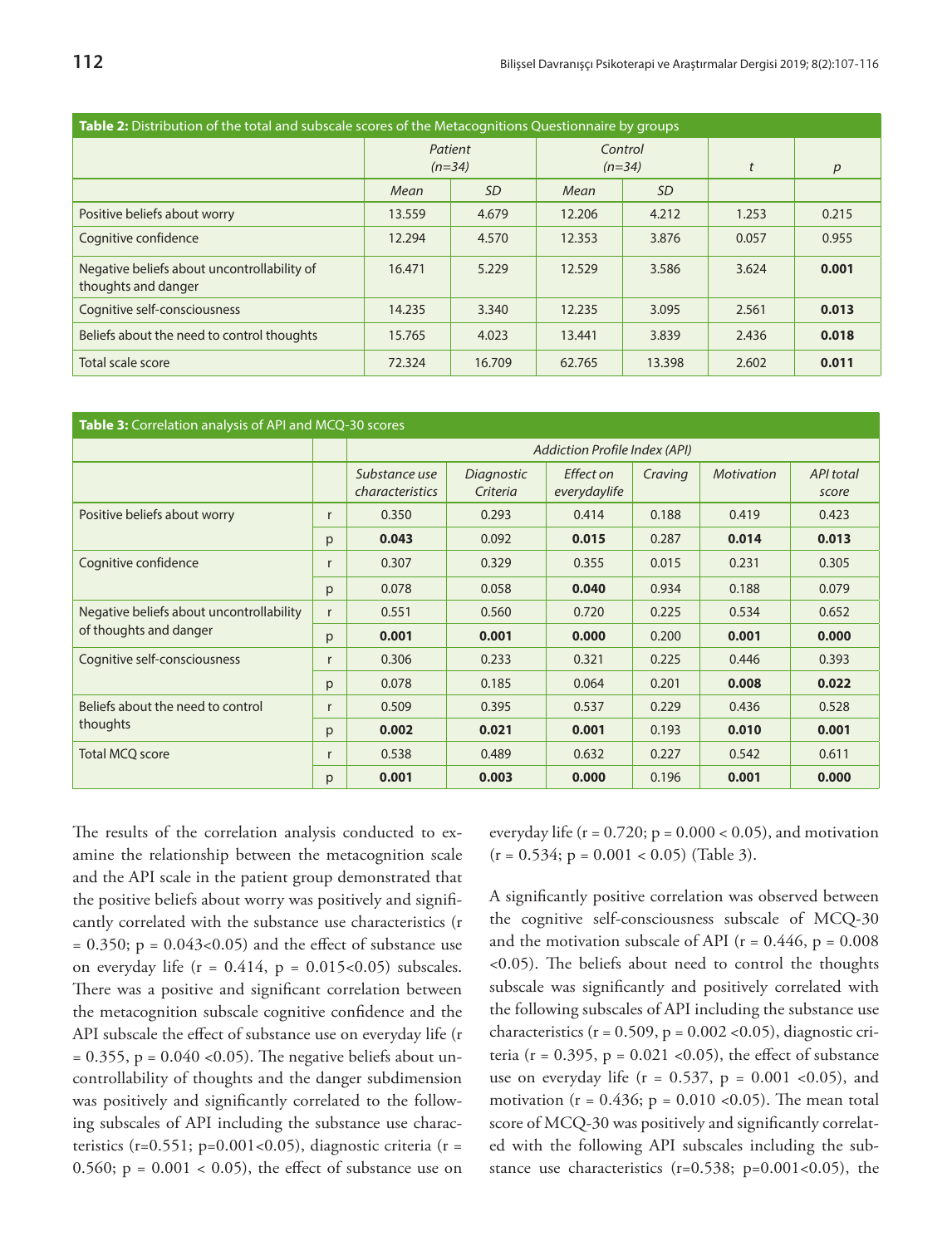diagnostic criteria ( $r = 0.489$ ,  $p = 0.003$  <0.05), the effect of substance use on everyday life (r=0.489; p=0.003<0.05), and the motivation  $(r = 0.542; p = 0.001$  <0.05) (Table 3).

There was a significantly positive correlation between the mean total score of the API scale with the following subscales of MCQ-30 including the positive beliefs about worry  $(r=0.423; p=0.013<0.05)$ , the negative beliefs about uncontrollability of thoughts and danger (r=0.652; p=0.000<0.05), cognitive self-consciousness (r=0.393; p=0.022<0.05), and the beliefs about need to control thoughts ( $r = 0.528$ ;  $p = 0.001$  <0.05). The total scores of API and MCQ-30 were positively and significantly correlated ( $r = 0.611$ ,  $p = 0.000$  < 0.05) (Table 3).

## **DISCUSSION**

The aim of our study was to assess whether the metacognitive features of the substance dependent patients were different from those of non-patient individuals and to determine the correlation of the metacognitive features with dependency characteristics. Therefore, two groups were included in the study. One of the groups consisted of 34 people who were on treatment because of a substance use disorder. The other group consisted of 34 non-patient volunteering individuals with matching sociodemographic characteristics and without a psychiatric disorder. Comparing the features of metacognition, it was seen that there was not a difference in the subdimensions of the positive beliefs about worry and cognitive confidence. Several studies emphasize the specific association of metacognition with dependency. The positive beliefs about worry are suggested to be a part of this process (Spada and Wells, 2006, 2009). However, the positive beliefs about worry are also highly related to our other emotion regulation skills (Wells, 2000). In psychological disorders, metacognition is divided into two categories as positive and negative beliefs toward worry (Wells, 2000). The positive beliefs about worry are particularly evident in several conditions, such as generalized anxiety disorders (Wells and Papageorgiou, 1998) and perceived stress (Spada, Nikcevic, et al., 2008). The positive beliefs about worry are considered to be the first step in depression (Papageorgiou and Wells , 2003) or in alcohol dependency (Spada et al., 2013); however, they become symptomatic due to subsequent metacognitive organizations. In a study on individuals with OCD and healthy controls, Pazvantoglu et al. (2013) reported that they did not find a significant difference in the positive beliefs about worry.

This can be interpreted with the uncontrollability of the experienced stress in OCD rather than the impact of positive beliefs. Yilmaz (2015) determined that positive beliefs about worry were associated with ruminations but they were not directly associated with depression in a study on university students. For this reason, we may suggest that the positive beliefs about worry and the cognitive confidence are not the discriminating features of dependence as there were no differences between the patient and control groups in terms of these two subscales (Table 2). However, it was observed that there was a significant difference between the substance dependent group and the control group in terms of the following parameters including the negative beliefs about uncontrollability of thoughts and danger, the cognitive self-consciousness, the beliefs about the need to control thoughts, and the total scores. Several studies have demonstrated the association of these metacognitions with alcohol and substance dependence (Spada and Wells, 2005; 2006; Spada et al., 2009, 2013).

When the correlation between the burden of dependence and the metacognitive features were tested in the patient group, it was observed that there was a moderately significant correlation between the total scores. As it is known, addiction is a multifactorial disorder (Koob and Volkow, 2016). API measures the burden of addiction by several parameters including the characteristics of substance use, the dependency diagnosis, the effect of substance use on the person's everyday life, craving, and motivation for quitting using substances (Ögel et al., 2012). The examination of the characteristics of substance use assesses the frequency of use and the use of multiple substances. It is also a subscale evaluating the problems created by dependency. High scores indicate a higher dependency burden. In our study, it was observed that the characteristics of substance use were particularly related to the parameters including the negative beliefs about uncontrollability of thoughts and danger, the beliefs about the need to control thoughts, and the total score of the MCQ-30.

Several studies have highlighted that the metacognition of the negative beliefs of uncontrollability of thoughts and danger have been associated with dependency (Hoyer, Hacker, and Lindenmeyer, 2007; Moneta, 2011). Our study shows that the frequency of substance use and the use of multiple substances are correlated with the negative beliefs of uncontrollability of thoughts and danger. The beliefs about the need to control thoughts subdimension is usually associated with the failure to control thoughts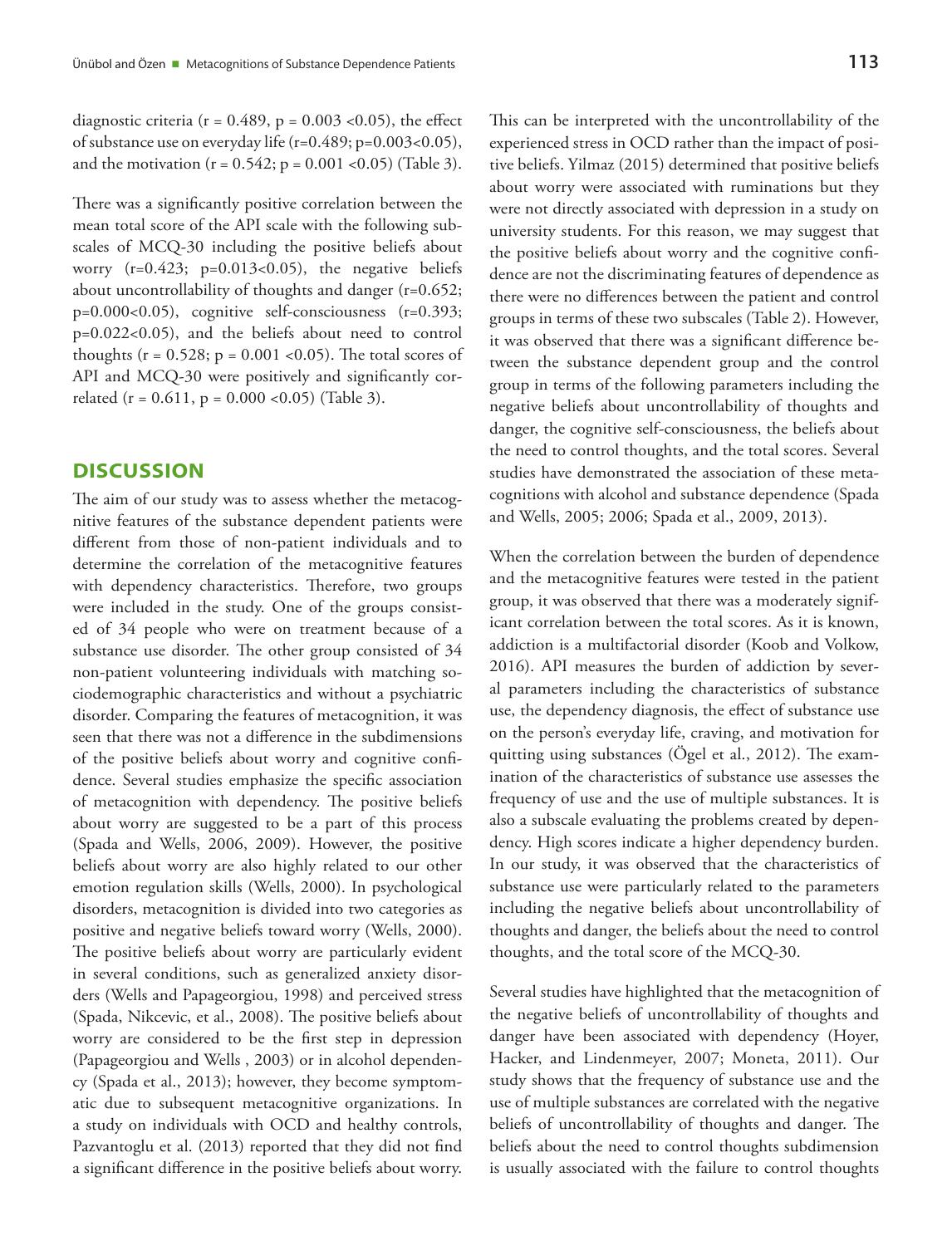and danger (Spada and Wells, 2009). Several studies have reported similar results in alignment with our study.

One of the API subscales, the effects of substance use on everyday life, examines the psychosocial functioning and the other effects on life. Besides questioning the economic and legal issues, it consists of several questions on the severity of substance use regardless of whether the substance is used on a daily basis. It has been observed that the effects of substance use on a person's life subscale is highly correlated with the subscale of the negative beliefs of uncontrollability of thoughts and danger, and moderately correlated with the beliefs about the need to control thoughts. Behaviours are managed by emotions (Dragan, 2015). It is known that; particularly, individuals with dependence experience excessive problems in social life, at work, and in family relationships (Vonasch, Clark, Lau, Vohs, & Baumeister, 2017). Studies show that avoiding negative emotions is the underlying factor for these problems becoming persistent (Hamonniere and Varescon, 2017). To avoid negative emotions, thoughts are tried to be controlled. While trying to control the occurrence of thoughts, the increasing levels of anxiety may make it more difficult to control the thoughts. Consequently, impulsive and unplanned behavioural patterns are more common in the individuals with dependence instead of the controlled and planned ones (Hamonniere & Varescon, 2017). These behaviours both affect the person's life negatively and increase the number of problems the individual has to deal with. Our study has elicited results consistent with the literature, demonstrating that the presuppositions about the uncontrollability of thoughts directly influence the person's life.

An interesting result of our research is that craving is not associated with any metacognition. Craving is an actively discussed issue about substance use in the literature. Despite the inconsistent evidence that relapses are associated with craving, craving has usually been reported to be a trigger for relapses and at the same time, it is a diagnostic criterion for substance abuse (APA, 2000). It is assumed that the negative beliefs about the uncontrollability of thoughts and danger may reflect the thoughts associated with craving (Spada et al., 2007). In a study on individuals with methamphetamine dependence, Bruehl et al. (2006) emphasized that craving involves different types of expectations, emotions, and control levels; requiring more detailed further research. Hoyer et al. (2007) stressed that the association between relapses and the motivation for

alcohol dependence was unambiguous. The assumption, suggesting that the variables associated with metacognition mediate the responses to alcohol-related cues, may help explain why craving does not lead to recurrences directly. In our study, it was observed that there was no single variable of metacognition directly correlated with it. The craving may sometimes be associated with positive beliefs about worry, and sometimes it may be associated with relieving stress. For this reason, it may not be associated with a single subscale.

The motivation subdimension is the measurement of motivation to stop the use of substances and it is considered to have a positive relationship with the treatment. Nevertheless, the motivation to stop the use of a substance is interpreted in a way that the person experiences increasing problems with dependence, aggravating the condition. Motivation appears to have a weak-to-moderate correlation with the following parameters including the positive beliefs about worry, negative beliefs about the uncontrollability of thoughts and danger, the cognitive self-consciousness, and the beliefs about the need to control thoughts. Semerci and Elaldı (2011) stated that the increased levels of metacognitive skills in the students at the 3rd and 5th grades of the medical school appeared to be a positive factor to achieve successful outcomes starting during the course of their education processes and extending to their professional lives. If the anxiety is perceived as uncontrollable and dangerous, it is unlikely to turn into a controlled behaviour again. For this reason, the motivation to give up is also a contributing factor to the disease burden. Naturally, the motivation sub-dimension leads to an increase in the need for cognitive confidence and the beliefs about the need to control thought.

Our study has allowed us to examine several distinct variables about dependence from the point of metacognition. Unfortunately, the limited number of the patients and the non-patient controls has caused difficulties in interpreting the data. Therefore, it is recommended that the study should be repeated using a larger sample. However, in order to promote different approaches to the treatment of dependence, further research should continue, investigating which aspects of addiction are related to specific metacognitions. Especially, it is not clear which metacognitions are associated with craving. Individual differences can lead to the active use of different metacognitions for craving. On the other hand, we can assume that the most important dimension of the dependencies is the negative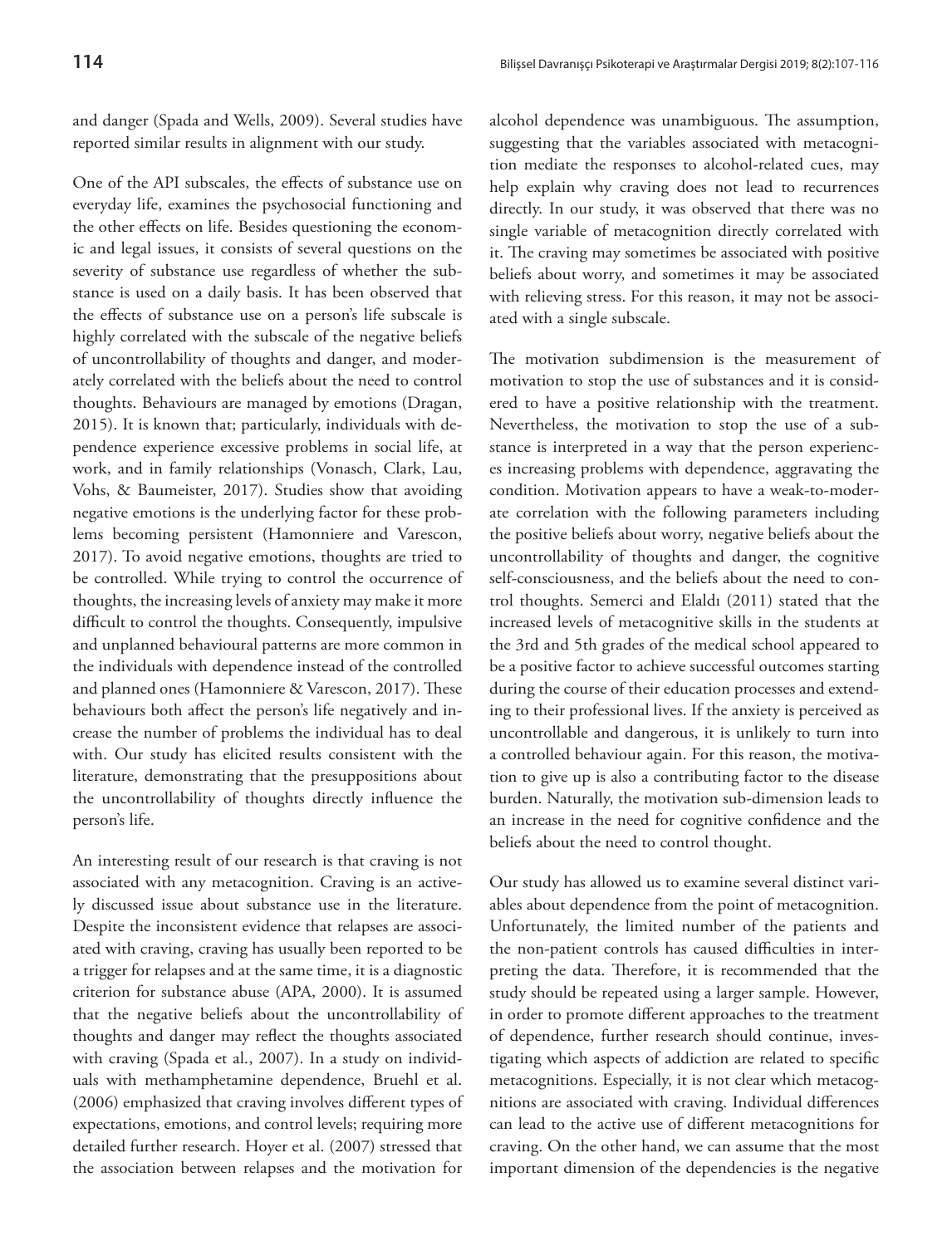beliefs about the uncontrollability of thoughts and danger. Focusing on the mediating role of positive beliefs in the motivation for treatment and conducting larger studies on the negative beliefs about the uncontrollability of thoughts and danger, and on the beliefs about the need to control thoughts may be critical for the treatment of dependence.

#### **REFERENCES**

- American Psychiatric Association. (2000). Diagnostic and statistical manual for mental disorders, 4th ed. (text revision). Washington, DC: American Psychiatric Press, Inc.
- Bacon, E., & Izaute, M. (2009). Metacognition in Schizophrenia: Processes Underlying Patients' Reflections on Their Own Episodic Memory. Biological Psychiatry, 66(11), 1031–1037. https://doi. org/10.1016/j.biopsych.2009.07.013
- Bart, G. (2012). Maintenance medication for opiate addiction: The foundation of recovery. Journal of Addictive Diseases, 31(3), 207– 225. https://doi.org/10.1080/10550887.2012.694598
- Blankenship, K. L., Nesbit, S. M., & Murray, R. A. (2013). Driving anger and metacognition: The role of thought confidence on anger and aggressive driving intentions. Aggressive Behavior, 39(4), 323–334. https://doi.org/10.1002/ab.21484
- Bouman, T. K., & Meijer, K. J. (1999). A Preliminary Study of Worry and Metacognitions in Hypochondriasis. Clinical Psychology & Psychotherapy, 6(2), 96–101. https://doi.org/10.1002/(sici)1099- 0879(199905)6:2<96::aid-cpp190>3.3.co;2-7
- Bruehl, A. M., Lende, D. H., Schwartz, M., Sterk, C. E., & Elifson, K. (2006). Craving and control: Methamphetamine users' narratives. Journal of Psychoactive Drugs 38(Suppl 3), 385−392. https://doi. org/10.1080/02791072.2006.10400602
- De Rick, A., Vanheule, S., & Verhaeghe, P. (2009). Alcohol addiction and the attachment system: An empirical study of attachment style, alexithymia, and psychiatric disorders in alcoholic inpatients. Substance Use and Misuse, 44(1), 99–114. https://doi. org/10.1080/10826080802525744
- Dinsmore, D. L., Alexander, P. A., & Loughlin, S. M. (2008). Focusing the conceptual lens on metacognition, self-regulation, and selfregulated learning. Educational Psychology Review, 20(4), 391– 409. https://doi.org/10.1007/s10648-008-9083-6
- Dragan, M. (2015). Difficulties in emotion regulation and problem drinking in young women: The mediating effect of metacognitions about alcohol use. Addictive Behaviors, 48, 30–35. https://doi. org/10.1016/j.addbeh.2015.04.008
- Driessen, M., Meier, S., Hill, A., Wetterling, T., Lange, W., & Junghanns, K. (2001). The course of anxiety, depression and drinking behaviours after completed detoxification in alcoholics with and without comorbid anxiety and depressive disorders. Alcohol and Alcoholism, 36(3), 249–255. https://doi. org/10.1093/alcalc/36.3.249
- Flavell, J. H. (1979). Metacognition and cognitive monitoring: A new area of cognitive-developmental inquiry. The American Psychologist, 34(10), 906–911. https://doi.org/10.1037/0003- 066X.34.10.906
- Hamonniere, T., & Varescon, I. (2017). Implication of metacognitive beliefs in addictive behavior: Current knowledge. Journal De Therapie Comportementale Et Cognitive 28(2), 80–92. https:// doi.org/10.1016/j.jtcc.2017.11.001
- Hoyer, J., Hacker, J., & Lindenmeyer, J. (2007). Metacognition in alcohol misusers: How are alcohol-related intrusions appraised? Cognitive Therapy and Research, 31(6), 817–831. https://doi. org/10.1007/s10608-006-9103-0
- Koob, G. F., & Volkow, N. D. (2016). Neurobiology of addiction: a neurocircuitry analysis. The Lancet Psychiatry, 3(8), 760–773. https://doi.org/10.1016/S2215-0366(16)00104-8
- Ladegaard, N., Lysaker, P. H., Larsen, E. R., & Videbech, P. (2014). A comparison of capacities for social cognition and metacognition in first episode and prolonged depression. Psychiatry Research, 220(3), 883–889. https://doi.org/10.1016/j. psychres.2014.10.005
- Lysaker, P. H., Bob, P., Pec, O., Hamm, J., Kukula, M., Vohs, J., ...,Dimaggio, G. (2013). Synthetic metacognition as a link between brain and behavior in schizophrenia. Translational Neuroscience, 4(3), 368–377. https://doi.org/10.2478/s13380-013-0131-4
- Lysaker, P. H., Carcione, A., Dimaggio, G., Johannesen, J. K., Nicolò, G., Procacci, M., & Semerari. A. (2005). Metacognition amidst narratives of self and illness in schizophrenia: associations with neurocognition, symptoms, insight and quality of life. Acta Psychiatrica Scandinavica 112(1), 64–71. https://doi. org/10.1111/j.1600-0447.2005.00514.x
- McLeod, H. J., Gumley, A. I., MacBeth, A., Schwannauer, M., & Lysaker, P. H. (2014). Metacognitive functioning predicts positive and negative symptoms over 12 months in first episode psychosis. Journal of Psychiatric Research, 54(1), 109–115. https://doi. org/10.1016/j.jpsychires.2014.03.018
- Miller, W.R., Wilbourne, P.L., & Hettema, J.E. (2003). What works? A summary of alcohol treatment outcome research. In: R.K. Hester & W.R. Miller (Eds), Handbook of Alcoholism Treatment Approaches: Effective Alternatives (pp. 13–63). Boston, MA: Allyn & Bacon.
- Moneta, G. B. (2011). Metacognition, emotion, and alcohol dependence in college students: A moderated mediation model. Addictive Behaviors, 36(7), 781–784. https://doi.org/10.1016/j. addbeh.2011.02.010
- Morrison, A. P., Wells, A., & Nothard, S. (2000). Cognitive factors in predisposition to auditory and visual hallucinations. British Journal of Clinical Psychology, 39(1), 67–78. https://doi. org/10.1348/014466500163112
- Normann, N., Van Emmerik, A. A. P., & Morina, N. (2014). The efficacy of metacognitive therapy for anxiety and depression: A meta-analytic review. Depression and Anxiety, 31(5), 402–411. https://doi.org/10.1002/da.22273
- Ogel, K., Evren, C., Karadağ, F., & Gurol, D. T. (2012). Bağımlılık Profil İndeksi'nin (BAPİ) Geliştirilmesi, Geçerlik ve Güvenilirliği. Türk Psikiyatri Dergisi, 23(4), 264–273.
- Papageorgiou, C., & Wells, A. (2003). An empirical test of a clinical metacognitive model of rumination and depression. Cognitive Therapy and Research, 27(3), 261–273. https://doi. org/10.1023/A:1023962332399
- Paulus, D. J., Bakhshaie, J., Lemaire, C., Garza, M., Ochoa-Perez, M., Valdivieso, J., ..., Zvolensky, M. J. (2016). Negative Affectivity and Problematic Alcohol Use Among Latinos in Primary Care: The Role of Emotion Dysregulation. Journal of Dual Diagnosis, 12(2), 137–147. https://doi.org/10.1080/15504263.2016.1172897